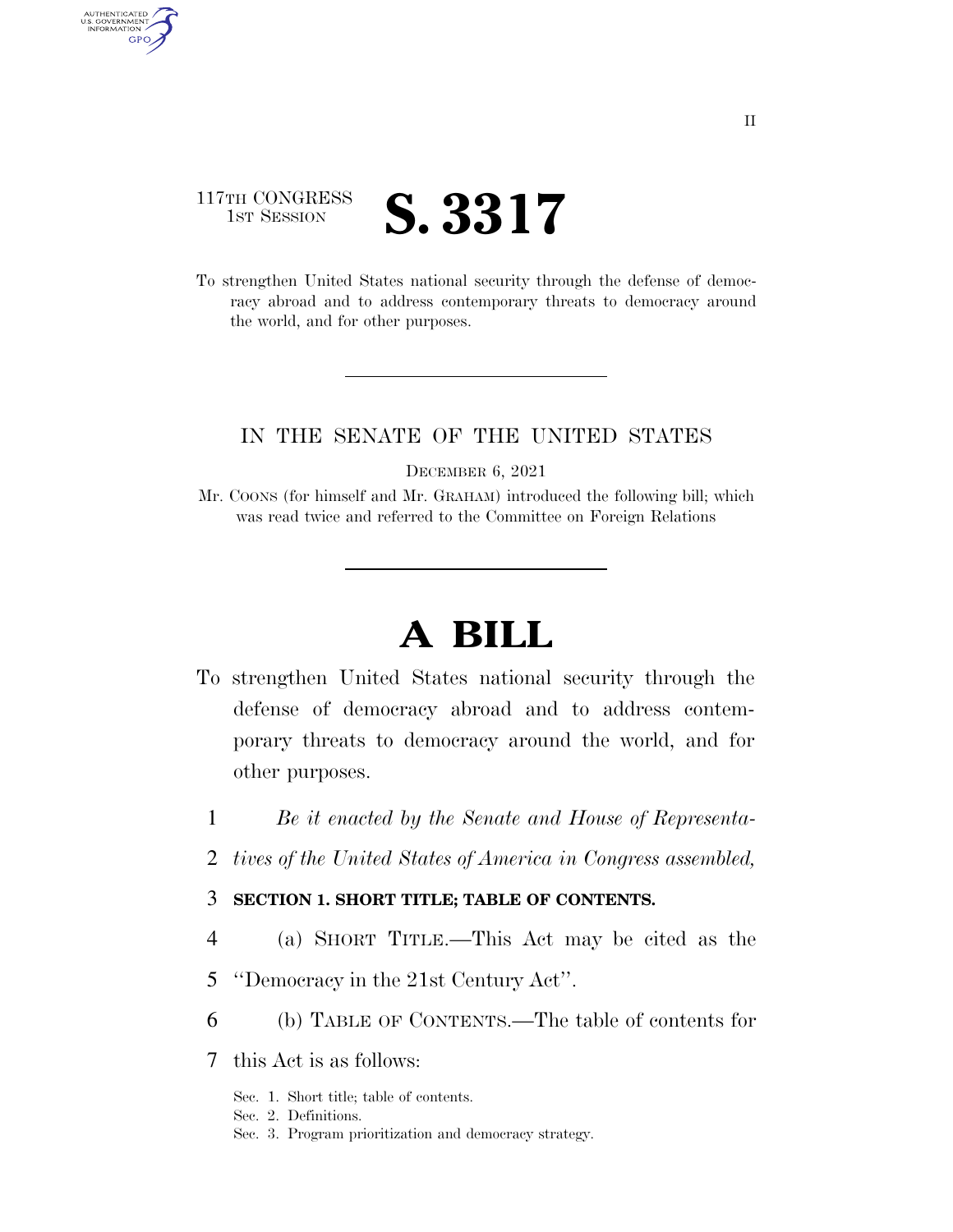|                | Sec. 4. Authorities and limitation.<br>Sec. 5. Establishment of certain funds.<br>Sec. 6. Roles and responsibilities.<br>Sec. 7. Coordinators for democracy programs.<br>Sec. 8. Authorization of appropriations. |
|----------------|-------------------------------------------------------------------------------------------------------------------------------------------------------------------------------------------------------------------|
| $\mathbf{1}$   | SEC. 2. DEFINITIONS.                                                                                                                                                                                              |
| $\overline{2}$ | In this Act:                                                                                                                                                                                                      |
| 3              | (1) APPROPRIATE CONGRESSIONAL COMMIT-                                                                                                                                                                             |
| 4              | TEES.—The term "appropriate congressional com-                                                                                                                                                                    |
| 5              | mittees" means-                                                                                                                                                                                                   |
| 6              | (A) the Committee on Appropriations of                                                                                                                                                                            |
| 7              | the Senate;                                                                                                                                                                                                       |
| 8              | (B) the Committee on Foreign Relations of                                                                                                                                                                         |
| 9              | the Senate;                                                                                                                                                                                                       |
| 10             | (C) the Committee on Appropriations of                                                                                                                                                                            |
| 11             | the House of Representatives; and                                                                                                                                                                                 |
| 12             | (D) the Committee on Foreign Affairs of                                                                                                                                                                           |
| 13             | the House of Representatives.                                                                                                                                                                                     |
| 14             | (2) DEMOCRACY PROGRAMS.—For purposes of                                                                                                                                                                           |
| 15             | funds authorized to be appropriated by this Act, the                                                                                                                                                              |
| 16             | Foreign Assistance Act of 1961 (22 U.S.C. 2151 et                                                                                                                                                                 |
| 17             | seq.), or appropriated under any Act making appro-                                                                                                                                                                |
| 18             | priations for the Department of State, foreign oper-                                                                                                                                                              |
| 19             | ations, and related programs, the term "democracy"                                                                                                                                                                |
| 20             | programs" means programs that—                                                                                                                                                                                    |
| 21             | (A) support democratic governance con-                                                                                                                                                                            |
| 22             | sistent with section 133(b) of the Foreign As-                                                                                                                                                                    |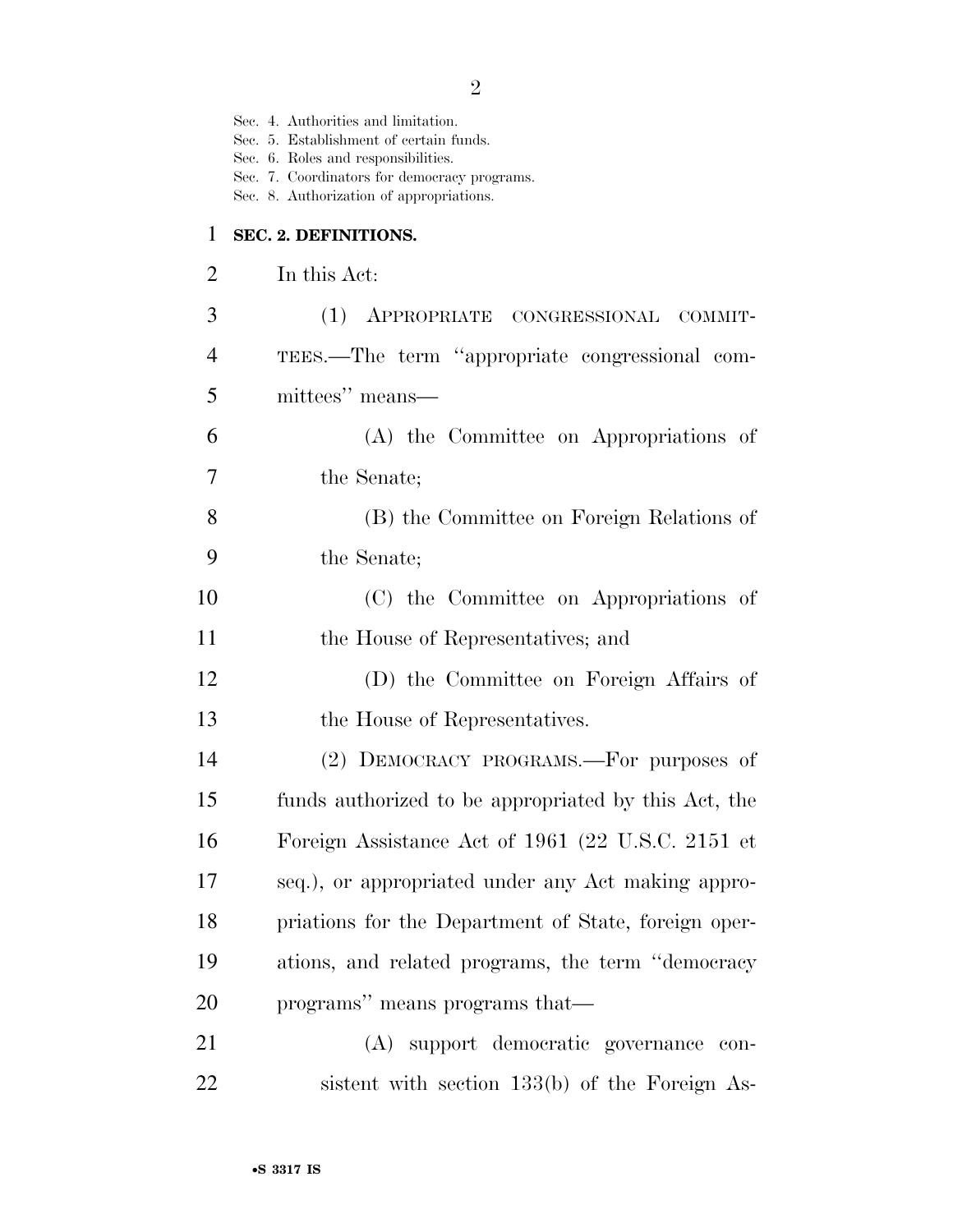| $\mathbf{1}$   | sistance Act of 1961 (22 U.S.C. 2152 $e(b)$ ),  |
|----------------|-------------------------------------------------|
| $\overline{2}$ | $and$ —                                         |
| 3              | transparent, accountable, and<br>(i)            |
| $\overline{4}$ | democratic governance (including<br>com-        |
| 5              | bating corruption);                             |
| 6              | (ii) credible and competitive elections;        |
| $\overline{7}$ | (iii) freedom of expression (including)         |
| 8              | countering disinformation and misinforma-       |
| 9              | tion), association, assembly, and religion;     |
| 10             | (iv) human rights and labor rights;             |
| 11             | (v) independent media;                          |
| 12             | (vi) internet freedom and digital               |
| 13             | rights and responsibilities; and                |
| 14             | (vii) the rule of law; or                       |
| 15             | (B) otherwise strengthen the capacity of        |
| 16             | democratic political parties, nongovernmental   |
| 17             | organizations and institutions, and citizens to |
| 18             | support the development of democratic states    |
| 19             | and institutions that are responsive and ac-    |
| <b>20</b>      | countable to citizens.                          |
| 21             | (3) NED.—The term "NED" means the Na-           |
| 22             | tional Endowment for Democracy.                 |
| 23             | (4) RELEVANT FEDERAL AGENCIES.—The term         |
| 24             | "relevant Federal agencies" means—              |
| 25             | (A) the Department of State;                    |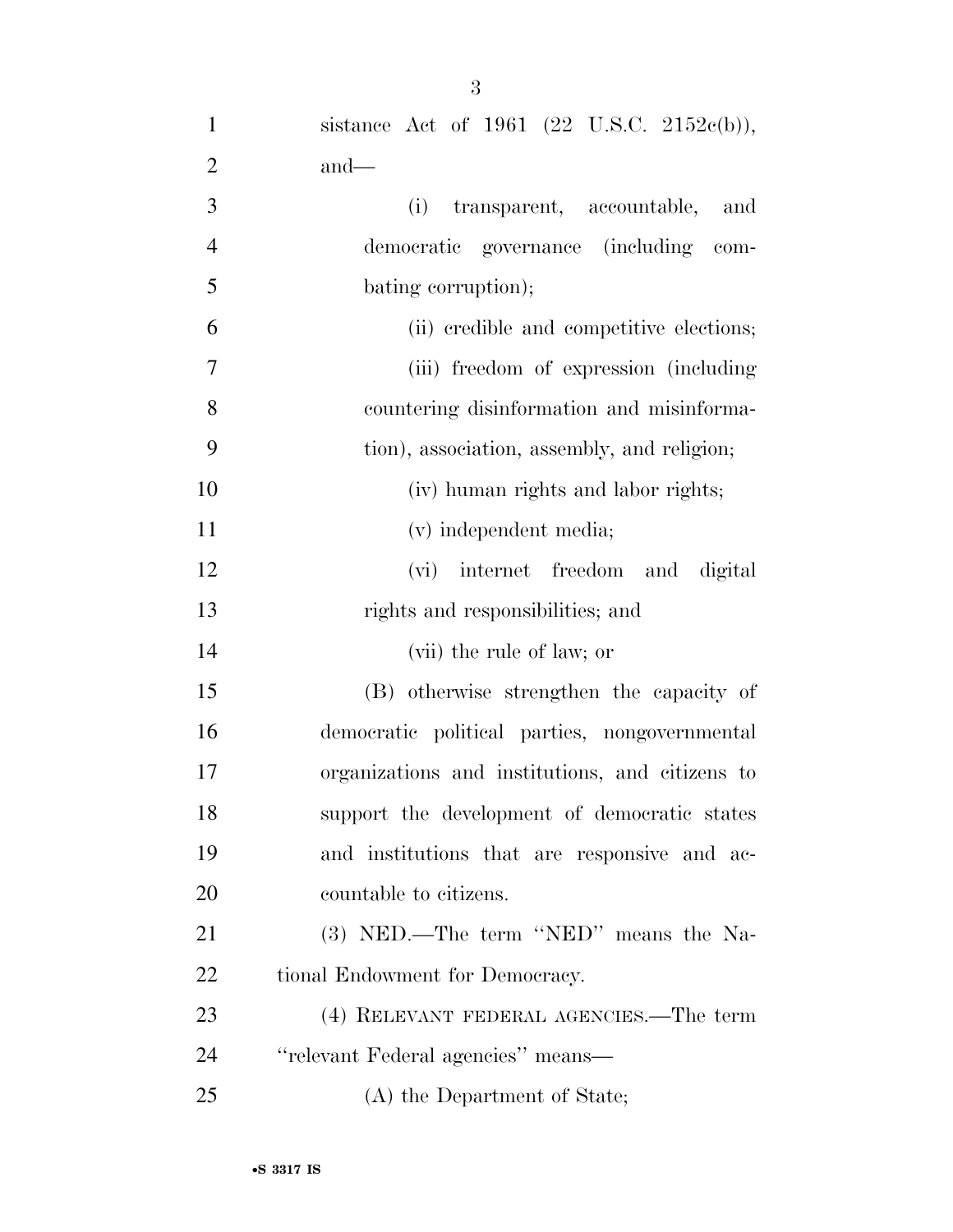| $\mathbf{1}$   | (B) the United States Agency for Inter-                |
|----------------|--------------------------------------------------------|
| $\overline{2}$ | national Development; and                              |
| 3              | (C) other Federal agencies that the Presi-             |
| $\overline{4}$ | dent determines are relevant for purposes of           |
| 5              | this Act.                                              |
| 6              | (5) USAID.—The term "USAID" means the                  |
| 7              | United States Agency for International Develop-        |
| 8              | ment.                                                  |
| 9              | SEC. 3. PROGRAM PRIORITIZATION AND DEMOCRACY           |
| 10             | STRATEGY.                                              |
| 11             | (a) FINDINGS.—Congress makes the following find-       |
| 12             | ings:                                                  |
| 13             | (1) Democracy has weakened around the world            |
| 14             | for at least 15 consecutive years. In some places, au- |
| 15             | thoritarian leaders have deliberately chipped away at  |
| 16             | the pillars of democracy; in others, rampant par-      |
| 17             | tisanship and disinformation have pitted democratic    |
| 18             | electorates against themselves. In many places, the    |
| 19             | People's Republic of China (PRC), the Federation of    |
| 20             | Russia, and other states have found ways to encour-    |
| 21             | age or amplify these trends, including through the     |
| 22             | strategic use of corruption.                           |
| 23             | (2) The erosion of global democracy fundamen-          |
| 24             | tally undermines the national security of the United   |
| 25             | States. Democracies consistently prove to be the       |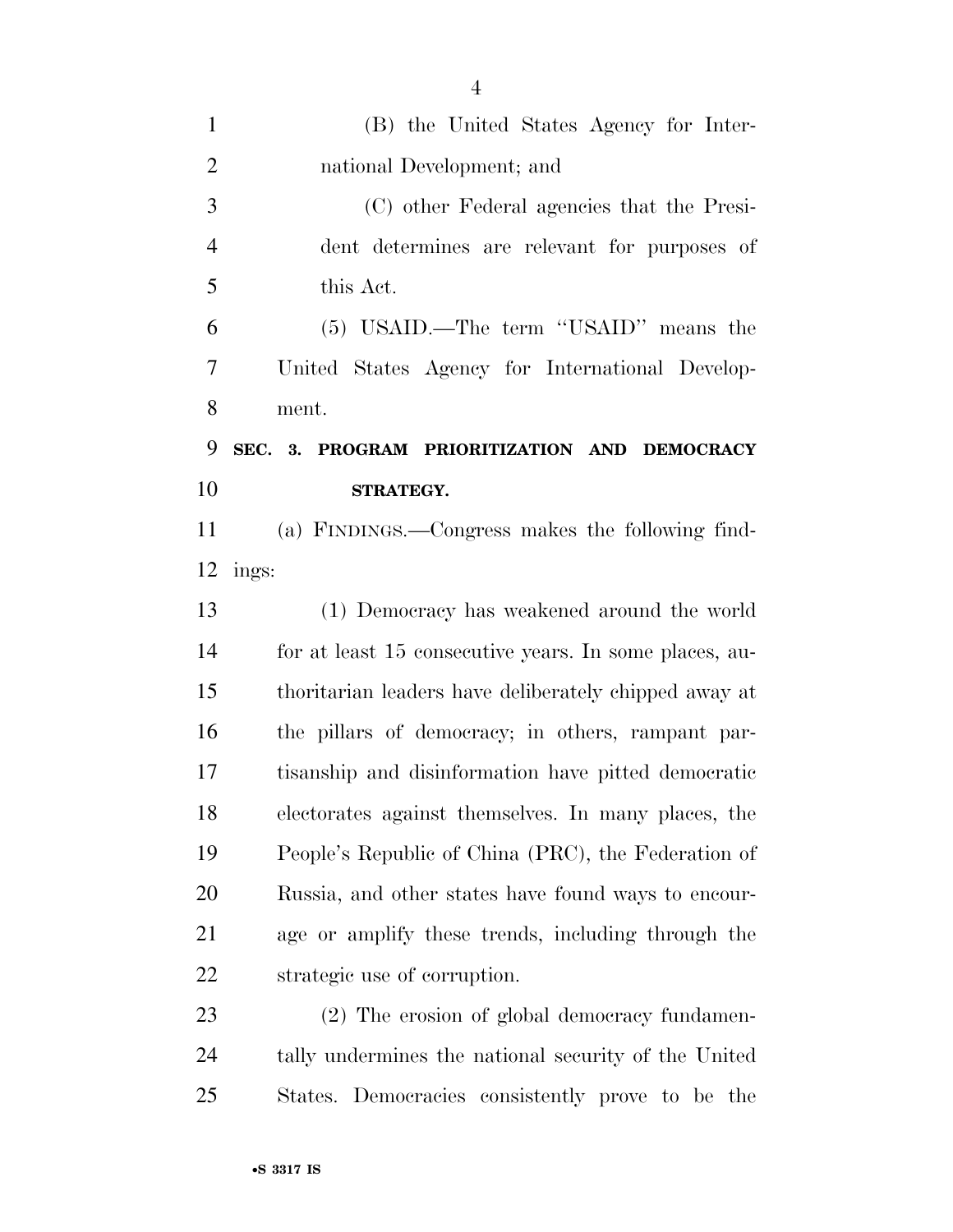most reliable geopolitical allies and trading partners for the United States. Democracies by any reason- able measure outperform non-democracies in deliv- ering prosperity and good governance, and in pre- venting instability and violent extremism. The ero- sion of democracy in foreign countries threatens the United States at home, because the threats democ- racy faces around the world (including disinformation, hyperpolarization, election meddling, weaponized corruption, digital repression, and at- tacks on independent media) respect no national boundary. If left unaddressed overseas, this demo- cratic erosion will threaten American democracy at home.

 (3) More generally, the competition between de- mocracies and autocracies has again become an ani- mating feature of global politics, with authoritarian powers (often with support from the PRC or Russia) using their resources, influence, and technology to undermine and interfere in democratic processes and co-opt public officials.

 (4) The current approach of the United States Government to supporting global democracy must be updated to meet today's challenges. The survival of the democratic project will always depend on free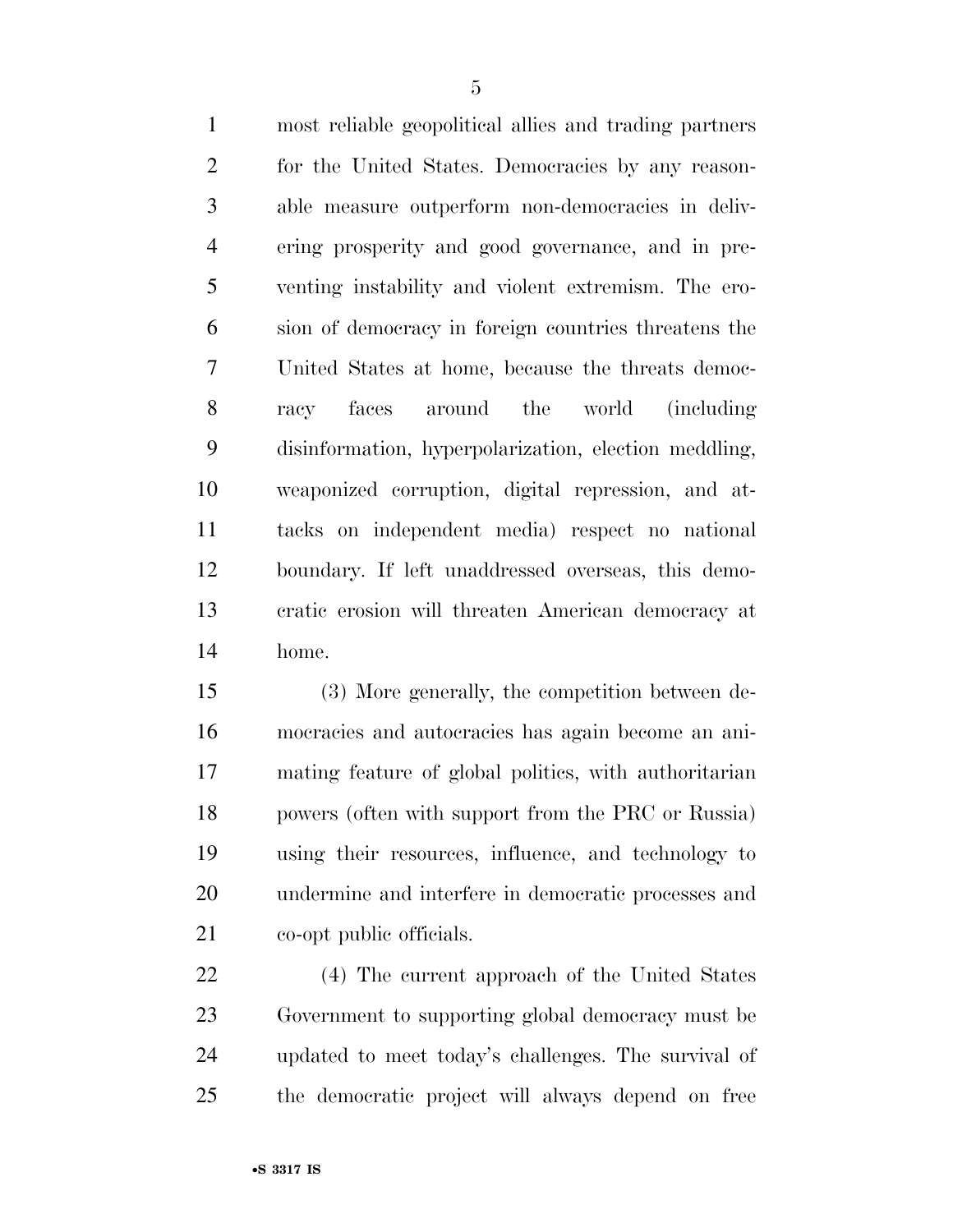and fair elections, strong democratic institutions, the rule of law, and an empowered civil society. The United States Government must also establish new authorities and resources to address contemporary threats to democracy, including malign foreign inter- ference, transnational corruption, and digital authoritarianism. (b) PROGRAM PRIORITIZATION.—The United States Government should prioritize democracy programs that— (1) advance democracy worldwide, including during a country's transition to democracy, a con- solidation of democracy following such a transition, and democratic backsliding in a country; (2) support democracy and democratic activists in closed and repressive societies, including defend- ing their human rights; (3) counter the malign influence of the PRC, the Federation of Russia, and other authoritarian governments; (4) counter corruption and kleptocracy, includ- ing by enhancing transparent, accountable, and re- sponsive governance; (5) promote and protect independent media, civil society activists, writers, artists, and intellec-

tuals;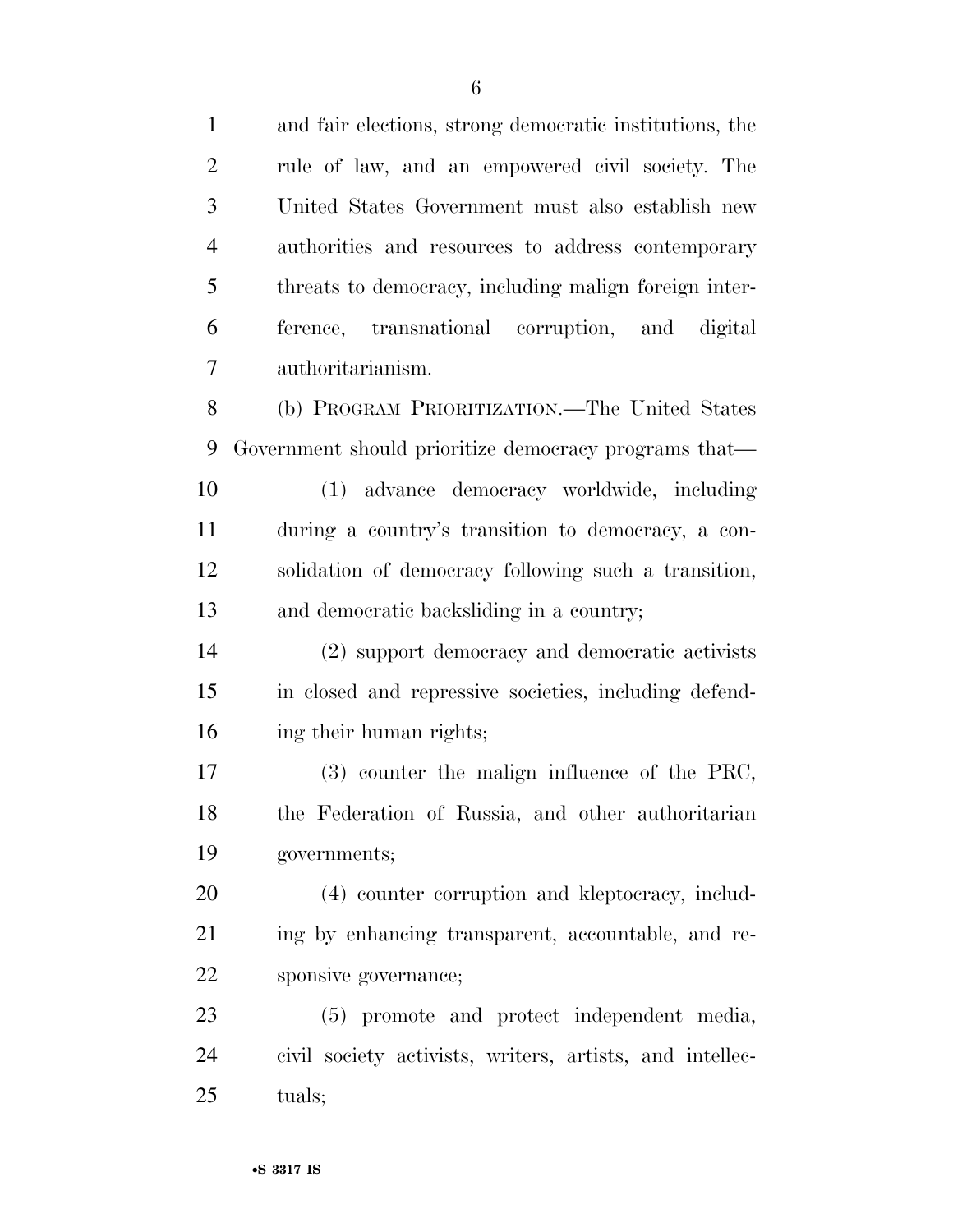| $\mathbf{1}$   | $(6)$ counter misinformation and disinformation        |
|----------------|--------------------------------------------------------|
| $\overline{2}$ | of all kinds, but especially in the digital domain;    |
| 3              | (7) counter authoritarian abuse of technology,         |
| $\overline{4}$ | and prevent manipulation—especially through digital    |
| 5              | means—of elections, electoral data, and critical in-   |
| 6              | frastructure;                                          |
| 7              | (8) combat digital authoritarianism, including         |
| 8              | the use of the internet and other digital technologies |
| 9              | to undermine human rights;                             |
| 10             | $(9)$ promote internet freedom and the use of          |
| 11             | technology that furthers democracy and human           |
| 12             | rights;                                                |
| 13             | (10) counter transnational repression and the          |
| 14             | extra-territorial extension of repressive measures, as |
| 15             | well as the increasing use of arbitrary detention;     |
| 16             | (11) respond rapidly to democratic openings or         |
| 17             | backsliding;                                           |
| 18             | $(12)$ promote civic education, voter education,       |
| 19             | and enhanced citizen participation in democratic       |
| 20             | processes;                                             |
| 21             | (13) seek to ensure the integrity of elections         |
| 22             | abroad; and                                            |
| 23             | (14) establish and promote democracy partner-          |
| 24             | ships to maximize support to a country where a         |
| 25             | democratic opening is underway or the respective       |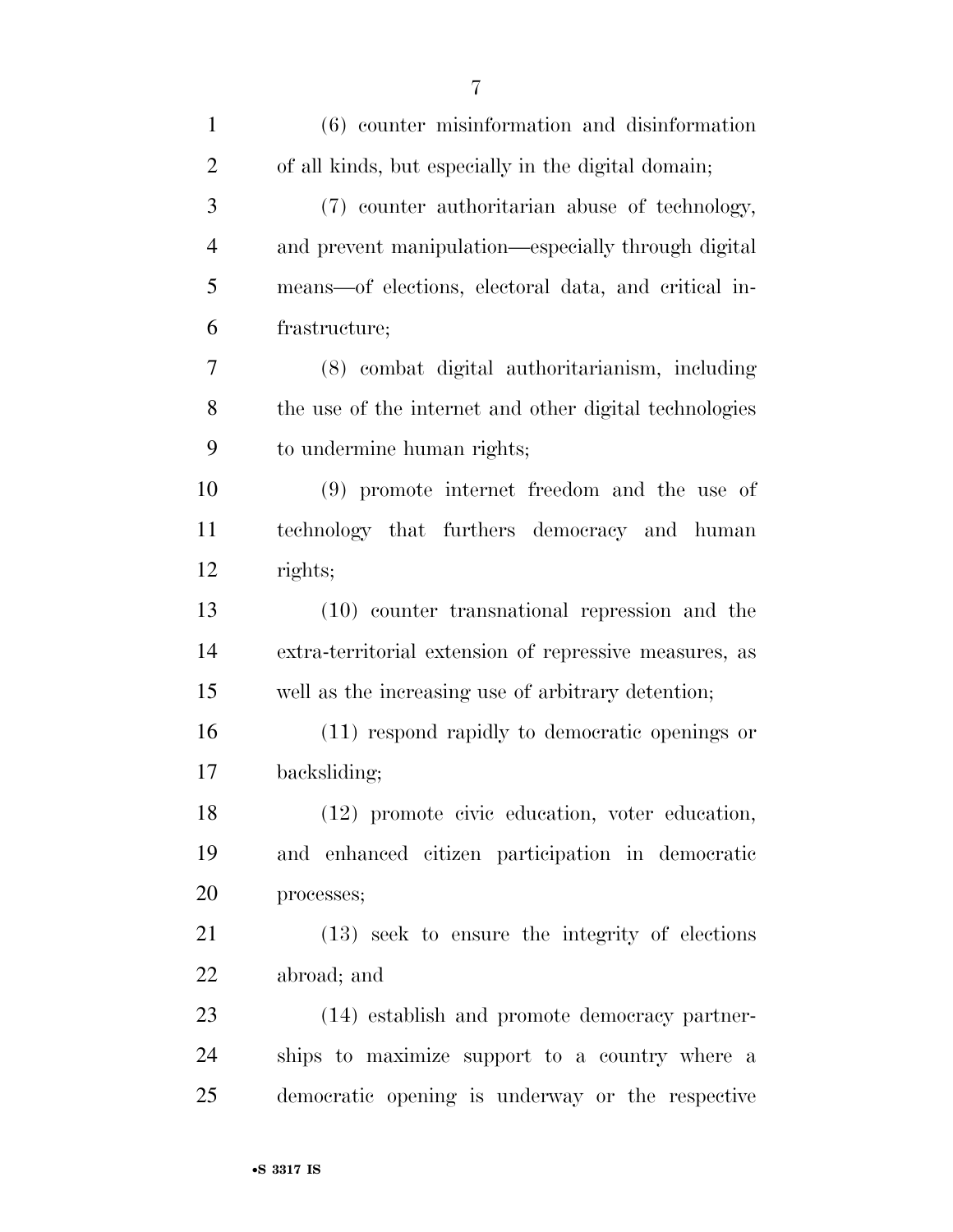government is a genuine partner for democratic re-form.

 (c) STRATEGY.—Not later than 120 days after the date of the enactment of this Act, the President shall sub- mit to Congress a comprehensive strategy to promote de- mocracy abroad. The strategy shall encompass a whole of government approach to such efforts, and include detailed information on funding, goals and objectives, and over-sight.

#### **SEC. 4. AUTHORITIES AND LIMITATION.**

 (a) AVAILABILITY.—Funds that are authorized to be appropriated pursuant to the National Endowment for Democracy Act (22 U.S.C. 4412) or appropriated under any Act making appropriations for the Department of State, foreign operations, and related programs for the National Endowment for Democracy may be made avail- able notwithstanding any other provision of law and any regulation.

 (b) BENEFICIARIES.—Funds that are made available by this Act for the NED are made available pursuant to the authority of the National Endowment for Democracy Act (title V of Public Law 98–164), including all decisions regarding the selection of beneficiaries.

 (c) RESTRICTIONS ON FOREIGN GOVERNMENT IN-TERFERENCE.—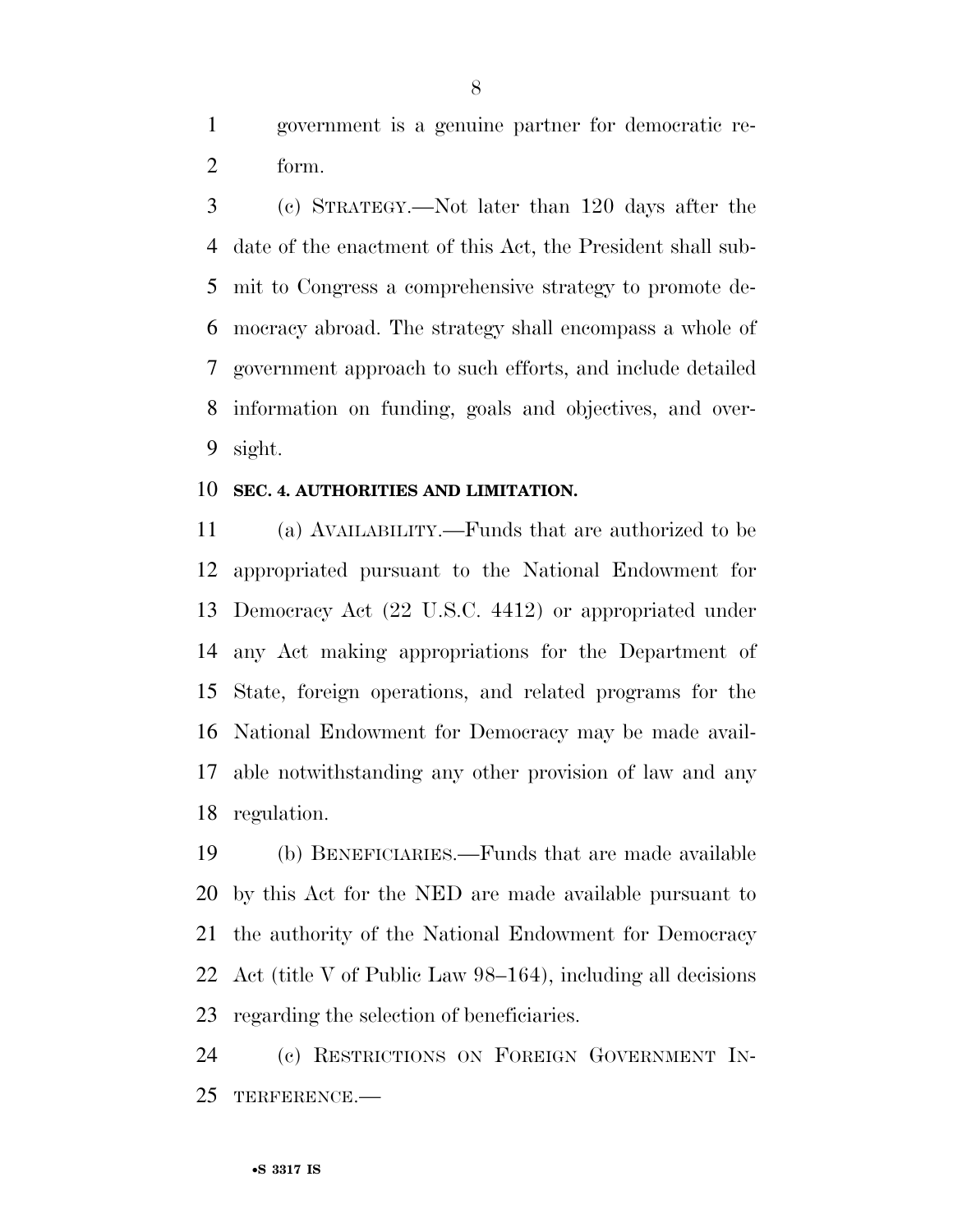(1) PRIOR APPROVAL.—With respect to the pro- vision of assistance for democracy programs by rel- evant Federal agencies, the organizations imple- menting such assistance, the specific nature of that assistance, and the participants in such programs shall not be subject to the prior approval by the gov-ernment of any foreign country.

 (2) DISCLOSURE OF IMPLEMENTING PARTNER INFORMATION.—If the Secretary of State, in con- sultation with the Administrator of the United States Agency for International Development, deter- mines that the government of a country is undemo- cratic or has engaged in gross violations of human rights, any new bilateral agreement governing the terms and conditions under which assistance is pro- vided to such a country shall not require the disclo- sure of the names of implementing partners of de- mocracy programs, and the Secretary of State and the Administrator of the United States Agency for International Development shall expeditiously seek to negotiate amendments to existing bilateral agree- ments, as necessary, to conform to this requirement. 23 (3) REPORTING REQUIREMENT.—The Secretary

 of State, in coordination with the USAID Adminis-trator, shall submit a report to the appropriate con-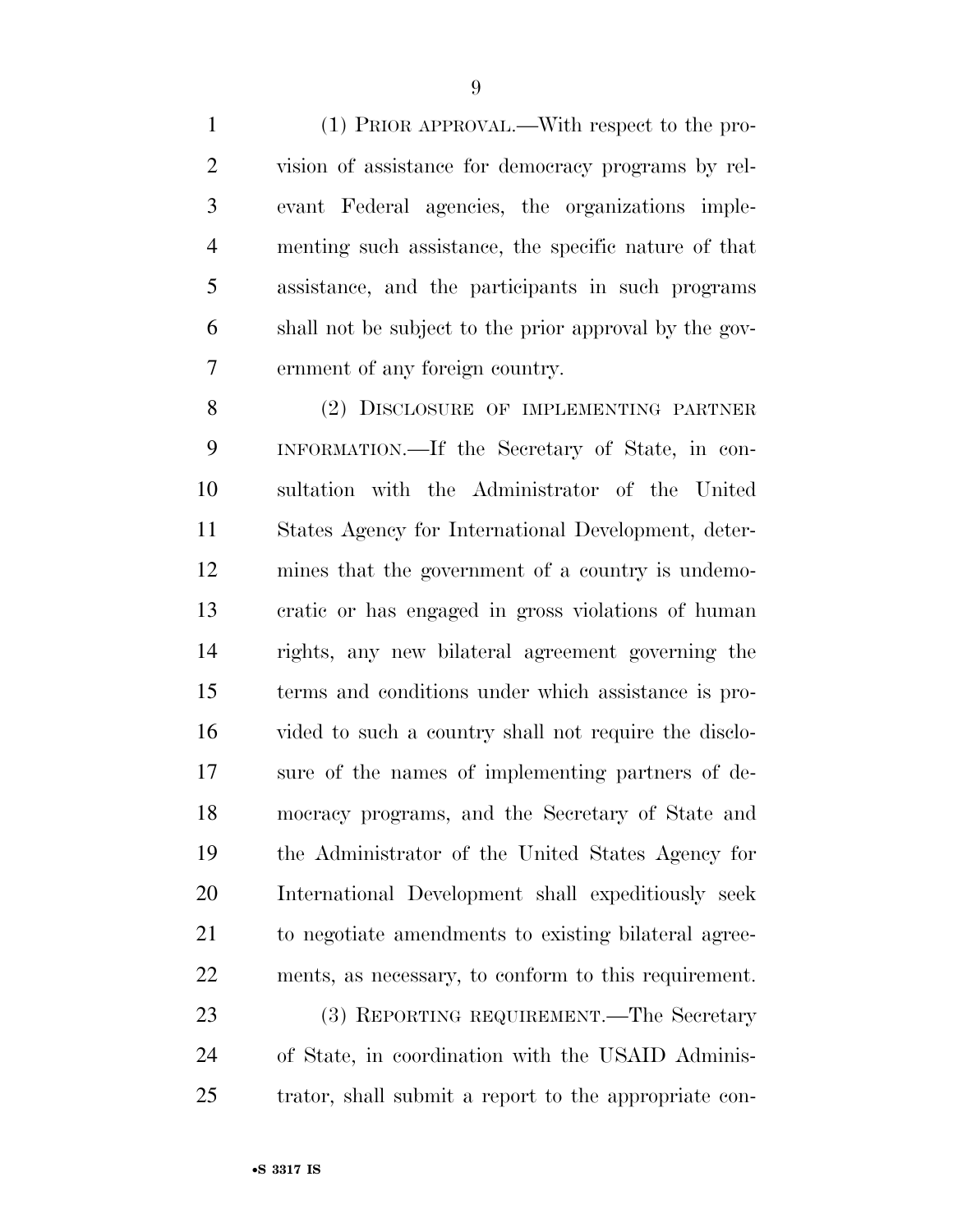gressional committees, not later than January 31, 2022, and annually thereafter until September 30, 2026, detailing steps taken by the Department of State and USAID to comply with the requirements of this subsection.

 (d) INFORMATION SHARING.—The Assistant Sec- retary for Democracy, Human Rights, and Labor of the Department of State and the Assistant Administrator for Development, Democracy, and Innovation of USAID shall regularly inform the NED of democracy programs that are planned and supported by such agencies, and the NED President shall regularly inform such Secretary and Ad- ministrator of programs that are planned and supported by the NED, consistent with the requirements of section 505 of the National Endowment for Democracy Act (22 U.S.C. 4414).

 (e) DIGITAL SECURITY.—Democracy programs sup- ported by funds authorized to be appropriated pursuant to section 8 should include a component on digital security to enhance the security and safety of implementers and beneficiaries, including, as appropriate, assistance for civil society organizations to counter government surveillance, censorship, and repression by digital means.

#### **SEC. 5. ESTABLISHMENT OF CERTAIN FUNDS.**

(a) FUND TO DEFEND DEMOCRACY GLOBALLY.—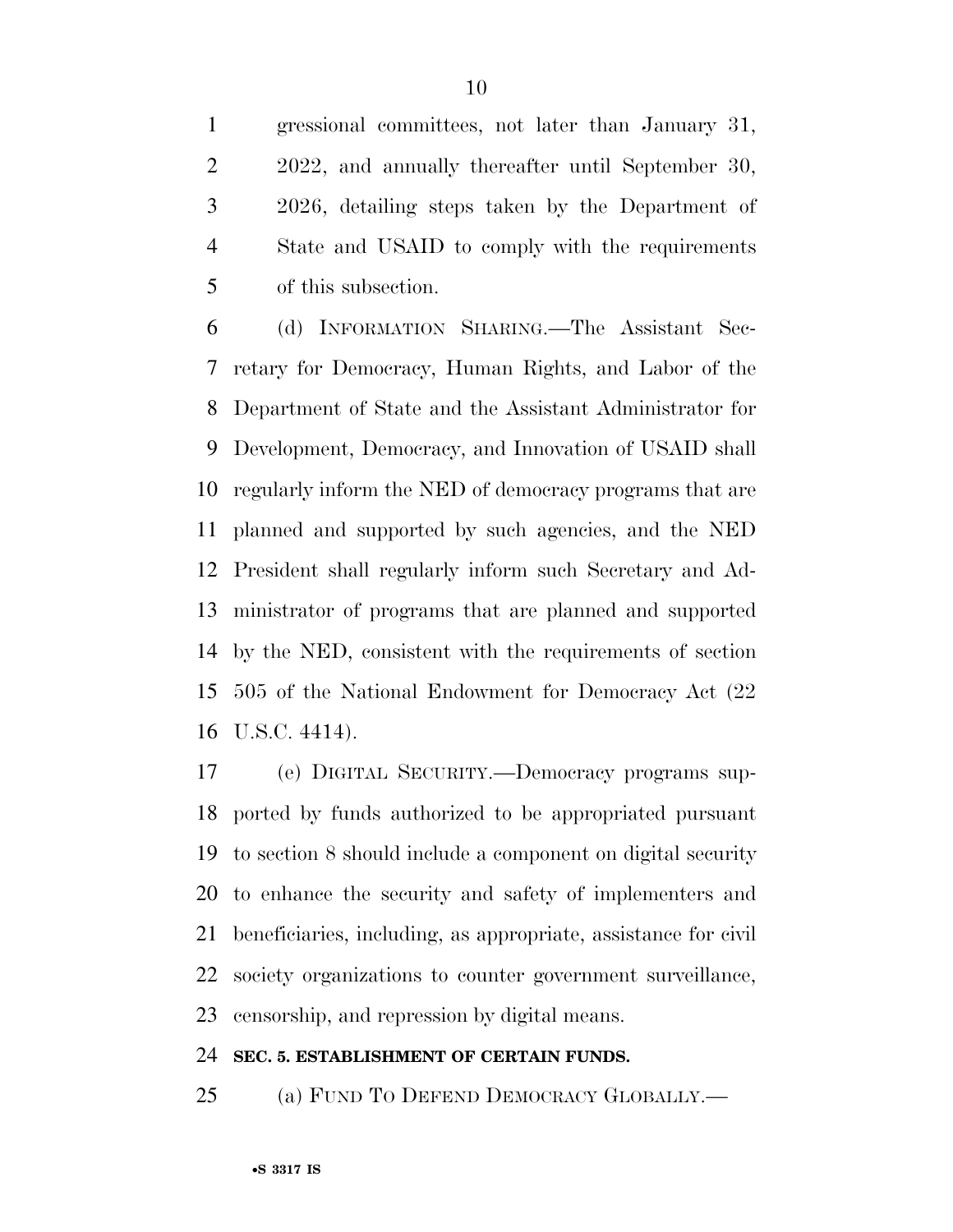(1) ESTABLISHMENT.—The Secretary of State and the Administrator of the United States Agency for International Development, following consulta- tion with the appropriate congressional committees, may each establish a Fund to Defend Democracy Globally, which may accept contributions from other international donors and the private sector. The Sec- retary and the Administrator shall regularly coordi- nate programs and activities supported by each re- spective Fund. (2) PURPOSE.—The purpose of such Funds is to support programs that— (A) strengthen and enhance the Depart- ment of State and USAID's ability to respond quickly and flexibly to democratic openings and backsliding; (B) assist fledgling or struggling democ- racies deliver services and meet expectations for their populations through a full range of devel- opment assistance from the United States and other international donors, in consultation and coordination with the governments of such de- mocracies, in order to further reforms and strategies identified by such governments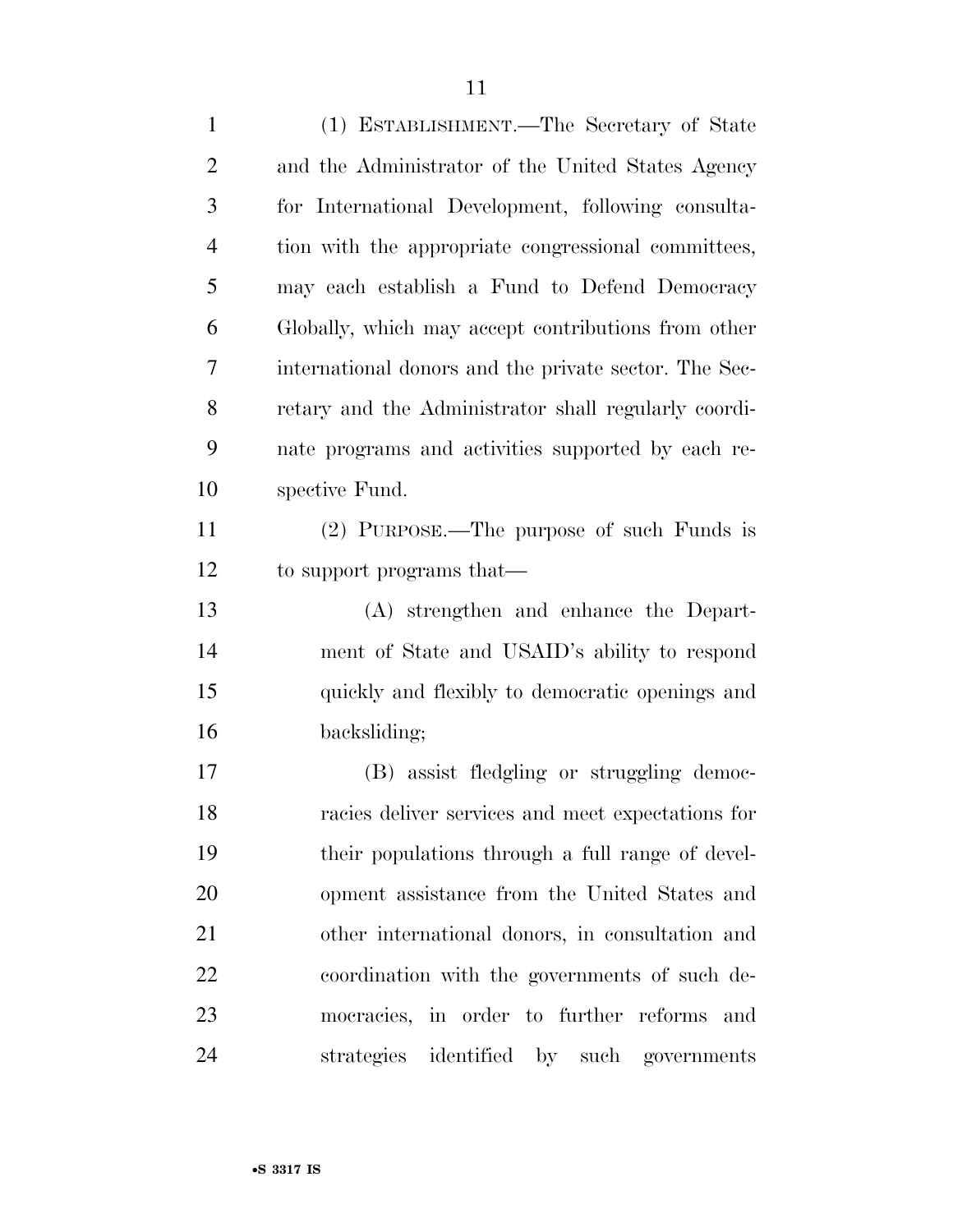through consultation with respective civil soci-eties;

 (C) support, in cooperation with other international donors and in consultation with nongovernmental organizations, independent and public interest media worldwide to help such media resist the overlapping challenges of authoritarian encroachment, threats to their fi- nancial viability, and litigation and regulatory environments meant to undercut their ability to operate;

 (D) center democratic values and human rights in current and emerging technologies, and counter efforts by authoritarian govern- ments to surveil, censor, or otherwise repress populations by digital means, including through programs that—

18 (i) counter disinformation;

 (ii) establish an initiative to be housed at USAID to help countries around the world implement governing regulations for 22 the procurement and use of technology consistent with democratic and human 24 rights norms and standards;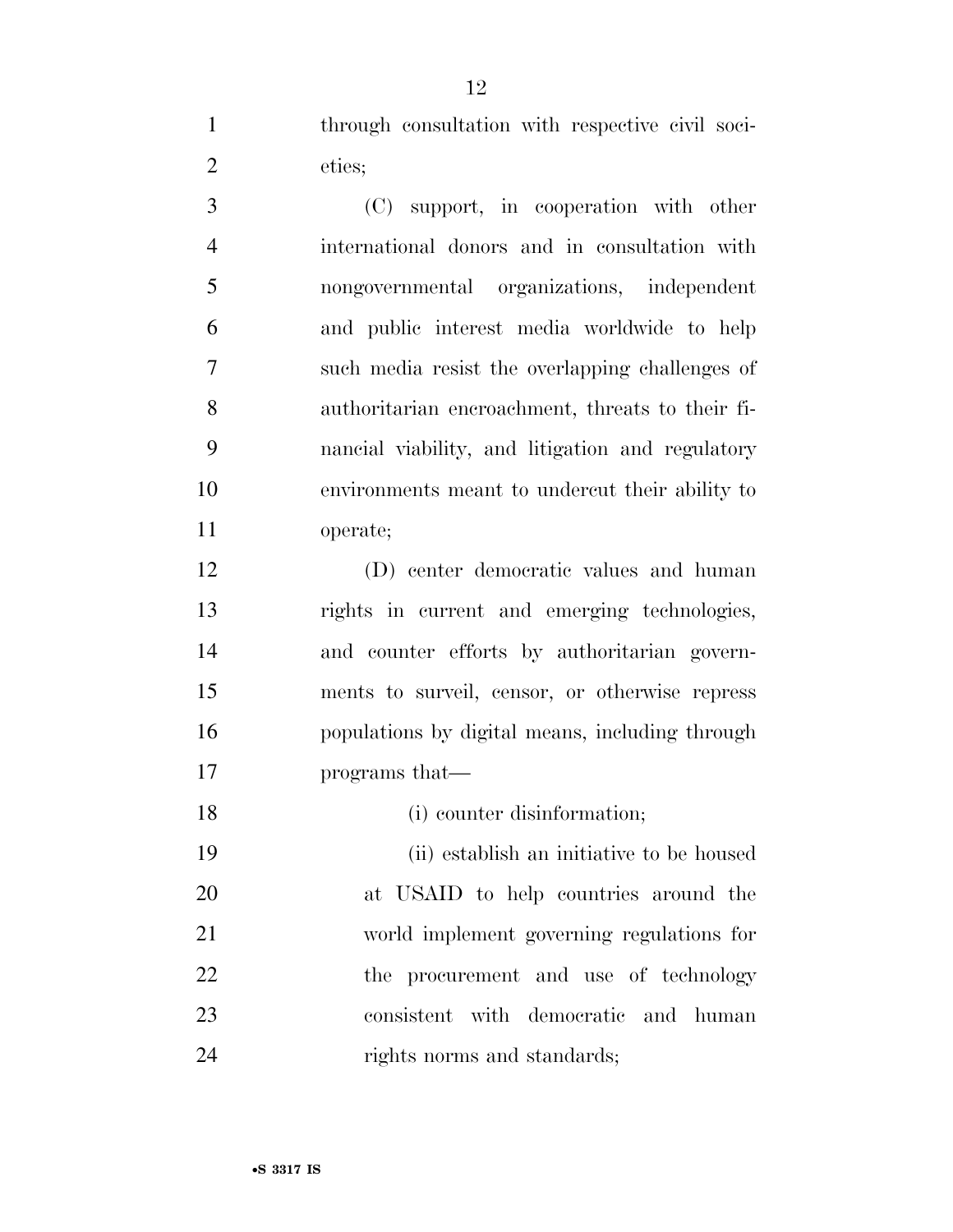| $\mathbf{1}$   | (iii) provide "digital public goods" to                        |
|----------------|----------------------------------------------------------------|
| $\overline{2}$ | reduce the appeal of authoritarian-leaning                     |
| 3              | technologies to cash-strapped countries;                       |
| $\overline{4}$ | (iv) provide education on digital lit-                         |
| 5              | eracy to key populations; and                                  |
| 6              | (v) support the ongoing prioritization                         |
| 7              | of democratic values in technological devel-                   |
| 8              | opment in the years to come; and                               |
| 9              | (E) establish an international coalition of                    |
| 10             | governmental and nongovernmental actors dedi-                  |
| 11             | cated to preserving election integrity by pro-                 |
| 12             | viding funds to deter or combat external influ-                |
| 13             | ence in elections abroad, including cyber intru-               |
| 14             | sion, disinformation, and other threats, and as-               |
| 15             | sist elections to meet coalition-defined stand-                |
| 16             | ards of electoral integrity.                                   |
| 17             | (3) AUTHORIZATION OF APPROPRIATIONS. - Of                      |
| 18             | the funds authorized to be appropriated pursuant to            |
| 19             | section 8, not less than $$20,000,000$ , to remain             |
| 20             | available until expended, should be made available             |
| 21             | for each Fund established under this subsection.               |
| 22             | FUND<br>To<br>COMBAT<br><b>CORRUPTION</b><br>(b)<br><b>AND</b> |
| 23             | KLEPTOCRACY.-                                                  |
| 24             | (1) ESTABLISHMENT.—The USAID Adminis-                          |
| 25             | trator, following consultation with the appropriate            |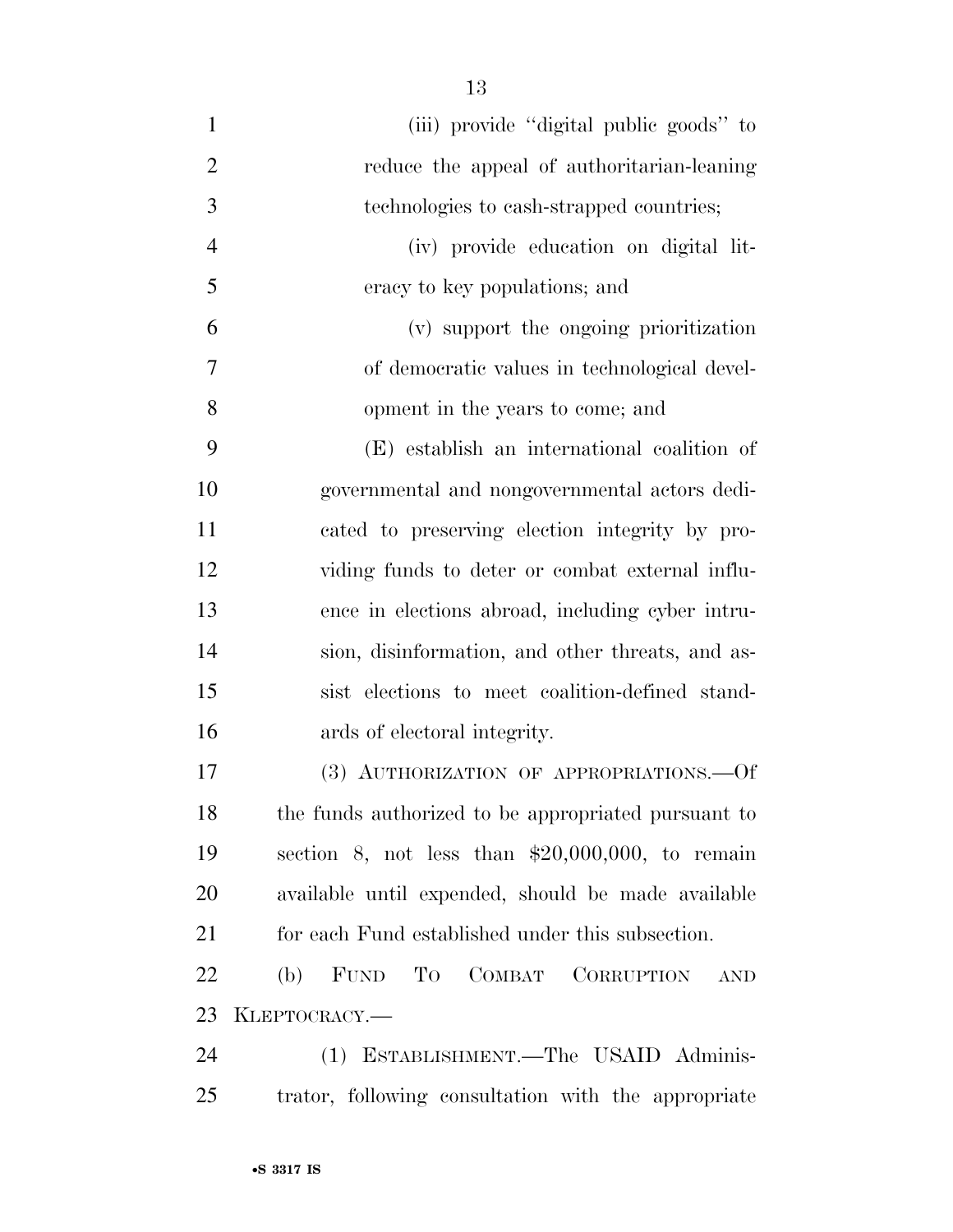| $\mathbf{1}$   | congressional committees, may establish a Fund to      |
|----------------|--------------------------------------------------------|
| $\overline{2}$ | Combat Corruption and Kleptocracy abroad.              |
| 3              | (2) CONTRIBUTIONS.—The Fund may accept                 |
| $\overline{4}$ | contributions from other international donors and      |
| 5              | the private sector, and provide contributions to mul-  |
| 6              | tilateral organizations.                               |
| 7              | (3) PURPOSES.—The purposes of the Fund are             |
| 8              | to support efforts by foreign governments, civil soci- |
| 9              | ety, and the private sector to combat corruption and   |
| 10             | kleptocracy abroad, including through efforts that—    |
| 11             | (A) enhance government transparency, ac-               |
| 12             | countability, and responsiveness across develop-       |
| 13             | ment sectors;                                          |
| 14             | (B) improve detection and exposure of cor-             |
| 15             | ruption crimes, including those that cross bor-        |
| 16             | ders;                                                  |
| 17             | (C) expand investigations and prosecutions             |
| 18             | of corrupt acts and hold corrupt actors account-       |
| 19             | able;                                                  |
| 20             | (D) strengthen norms and standards at the              |
| 21             | local, national, regional, and international lev-      |
| 22             | els; and                                               |
| 23             | (E) augment cooperation with the private               |
| 24             | sector and key industries to root out corruption       |
| 25             | that harms competitiveness, economic growth,           |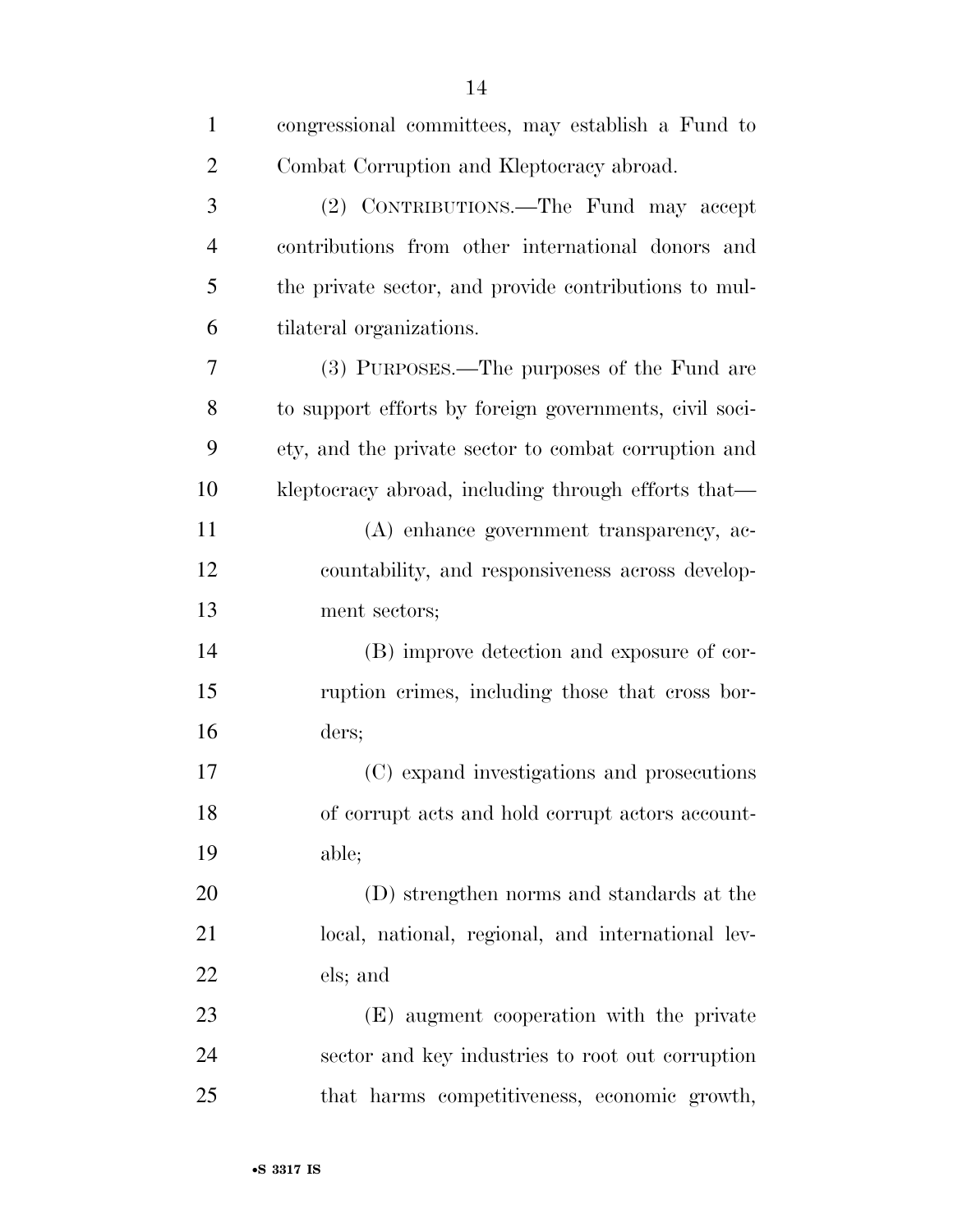| $\mathbf{1}$   | and development and taints critical supply            |
|----------------|-------------------------------------------------------|
| $\overline{2}$ | chains.                                               |
| 3              | (4) AUTHORIZATION OF APPROPRIATIONS. - Of             |
| $\overline{4}$ | the funds authorized to be appropriated pursuant to   |
| 5              | section 8, not less than $$20,000,000$ , to remain    |
| 6              | available until expended, should be made available    |
| 7              | for the Fund.                                         |
| 8              | (c) DEMOCRACY RESEARCH AND DEVELOPMENT                |
| 9              | FUND.                                                 |
| 10             | (1) ESTABLISHMENT.—The Administrator of               |
| 11             | the United States Agency for International Develop-   |
| 12             | ment, following consultation with the appropriate     |
| 13             | congressional committees, may establish a Democ-      |
| 14             | racy Research and Development Fund.                   |
| 15             | (2) CONTRIBUTIONS.—The Fund may accept                |
| 16             | contributions from other international donors and     |
| 17             | the private sector, and provide contributions to mul- |
| 18             | tilateral organizations.                              |
| 19             | (3) PURPOSES.—The purposes of the Fund are            |
| 20             | $to-$                                                 |
| 21             | (A) support research and development by               |
| 22             | the Department of State, USAID, and NED on            |
| 23             | policies, programs, and technologies relating to      |
| 24             | democracy promotion abroad;                           |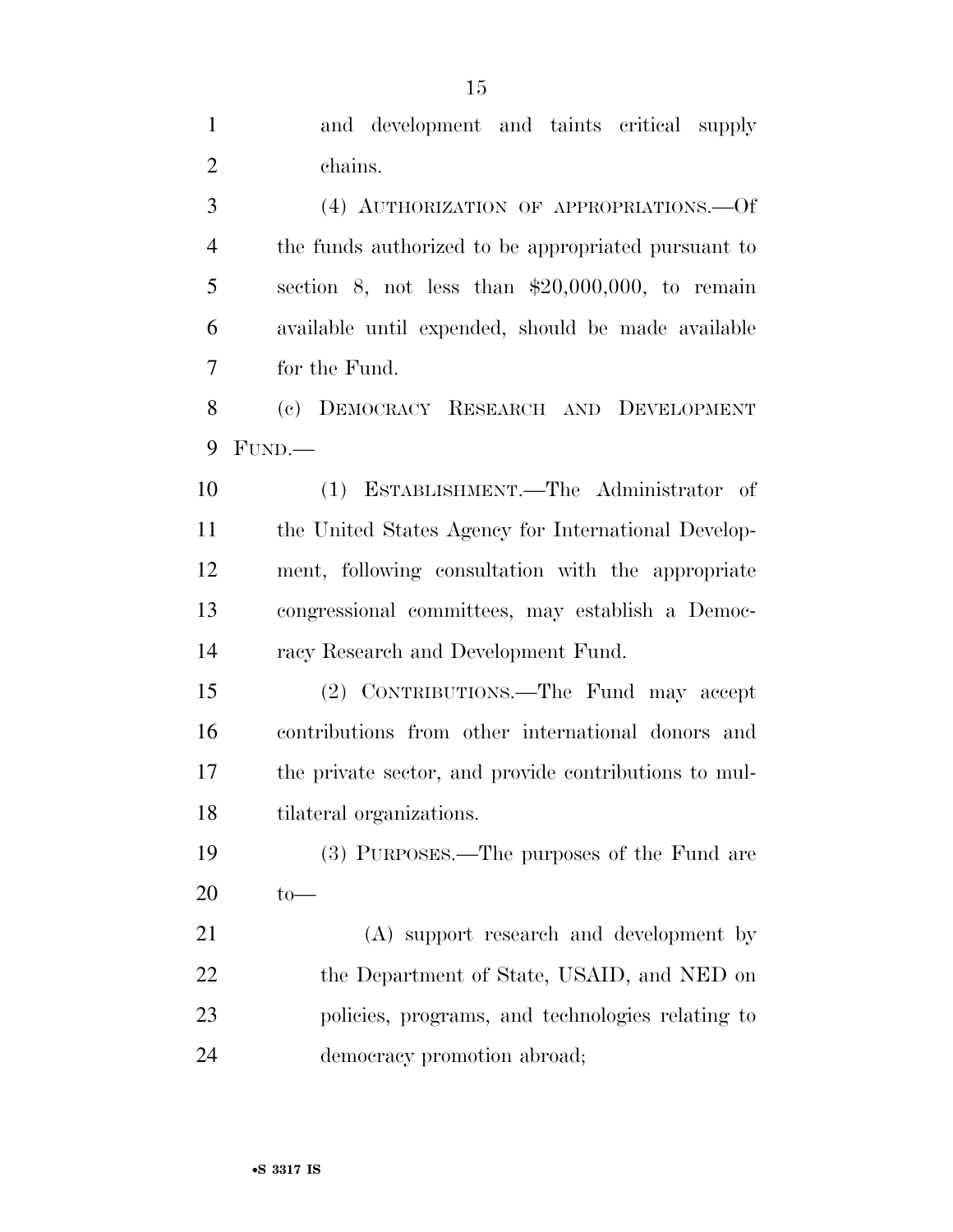(B) drive innovation within those entities regarding the response to democratic back-sliding; and

 (C) incentivize collaboration among govern- ment, nongovernmental organizations, and the private sector with the objective of identifying and mitigating the threats to global democracy.

8 (4) REPORTS FROM THE COORDINATORS FOR DEMOCRACY PROGRAMS AND THE NATIONAL ENDOW- MENT FOR DEMOCRACY.—Not later than 180 days after enactment of this Act, and annually thereafter until September 30, 2026, the Coordinators for De- mocracy Programs established pursuant to section 7 and the President of the National Endowment for Democracy shall each submit to the appropriate con- gressional committees a report detailing research and development programs supported by the Depart- ment of State, USAID, and NED during the prior fiscal year. The report may be accompanied by a classified annex, if necessary.

21 (5) AUTHORIZATION OF APPROPRIATIONS. - Of the funds authorized to be appropriated by section 8, \$15,000,000, to remain available until expended, should be made available for the Fund.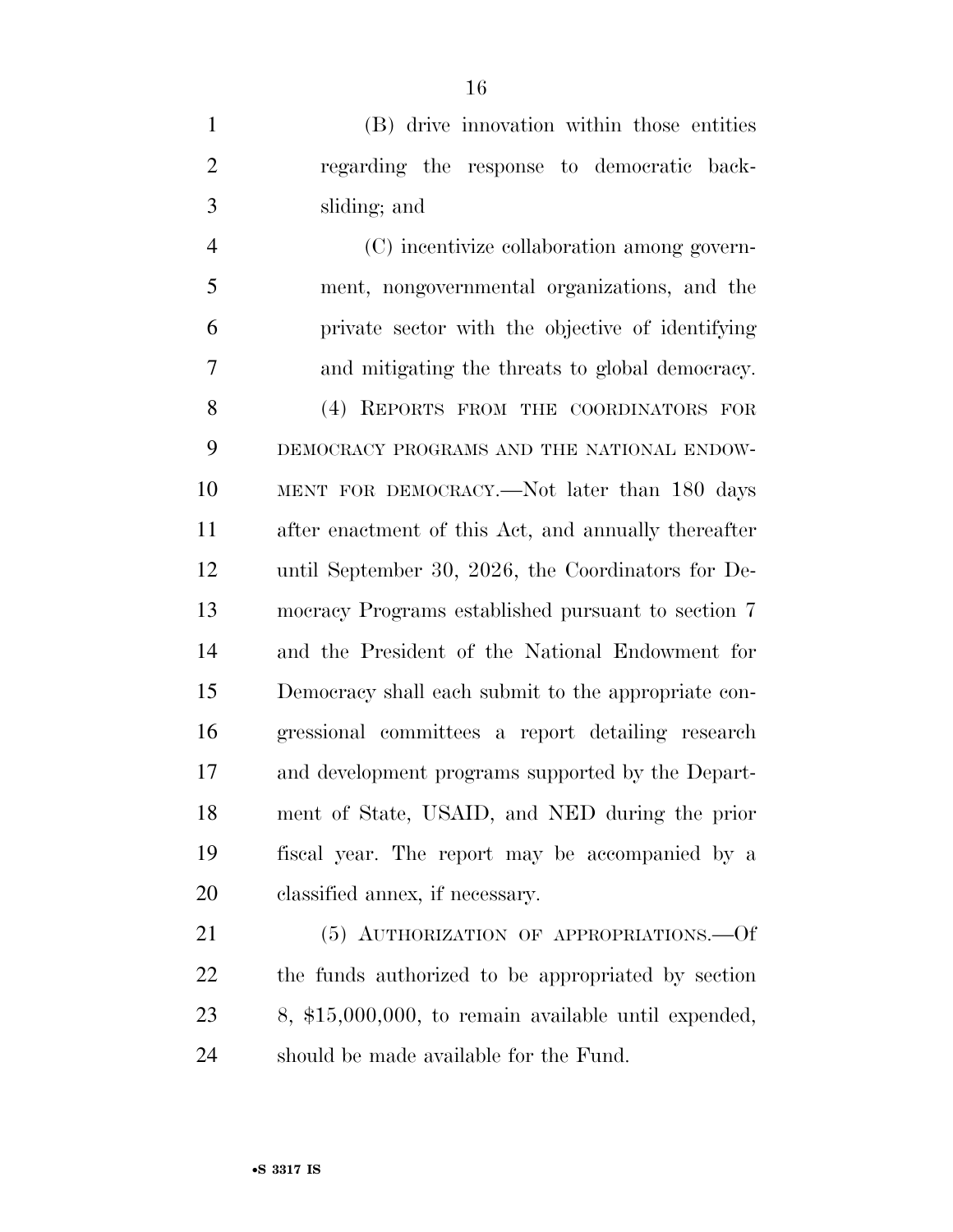#### **SEC. 6. ROLES AND RESPONSIBILITIES.**

 Funds authorized to be appropriated pursuant to sec- tion 8 should be made available as follows, consistent with the overall strategic direction and capabilities of the De-partment of State and USAID:

 (1) For the Department of State, such funds should be the responsibility of the Assistant Sec- retary of State for Democracy, Human Rights, and Labor, except for funds provided to NED. Such funds shall be made available as grants and should have as their primary purpose democracy programs that are flexible, innovative, and responsive to—

 (A) current human rights abuses and de- mocracy deficiencies as documented in the an- nual Country Report on Human Rights Prac-16 tices required by sections  $116(d)$  and  $502B(b)$  of the Foreign Assistance Act of 1961 (22 U.S.C. 2151n(d), 2304(b)); and

 (B) emerging opportunities and sudden cri-ses.

 (2) For USAID, such funds should have as their primary purpose flexible, innovative, and re- sponsive democracy programs that are development- oriented, often coordinated through a Country De- velopment Cooperation Strategy, and conducted in countries where a USAID Mission is present or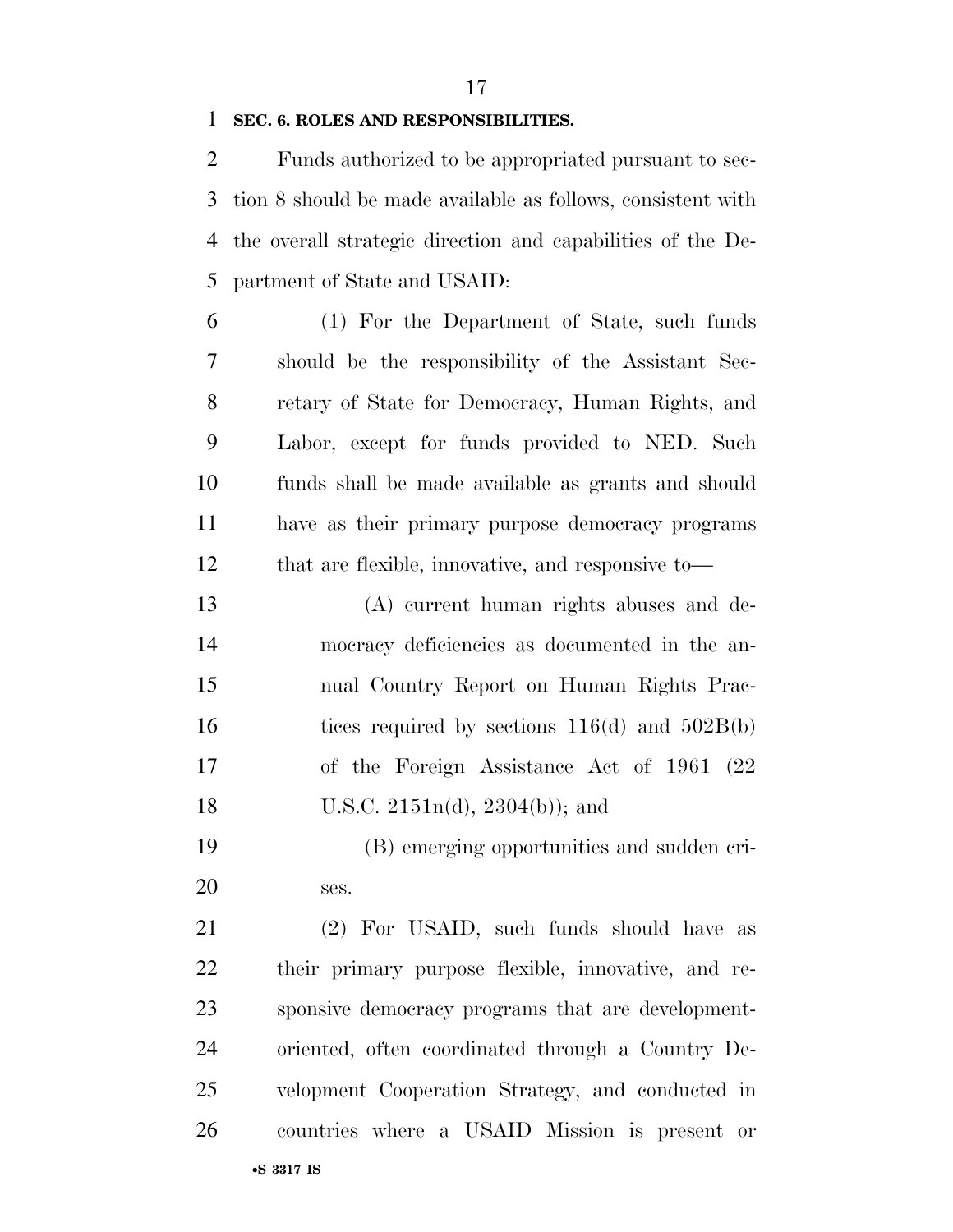where a USAID Mission in a neighboring country can run such programs effectively. Such programs should, as appropriate, build local capacity with an eye to persistent multi-year efforts, incorporate de- mocracy programming into a larger development strategy, and emphasize locally led programs when possible. Funds made available for civil society and political competition and consensus building pro- grams abroad shall be provided in a manner that recognizes the benefits of grants and cooperative agreements in implementing such programs.

 (3) In cases where both the Department of State and USAID are able to respond to emerging opportunities and sudden crises, including in closed and repressive societies, the Coordinators of Democ- racy Programs established pursuant to section 7 shall coordinate their respective programs, including at the country level, to ensure complementarity and prevent waste or redundancy.

### **SEC. 7. COORDINATORS FOR DEMOCRACY PROGRAMS.**

 The Assistant Secretary of State for Democracy, Human Rights, and Labor of the Department of State and the Assistant Administrator for Development, Democracy, and Innovation shall serve concurrently as the Coordina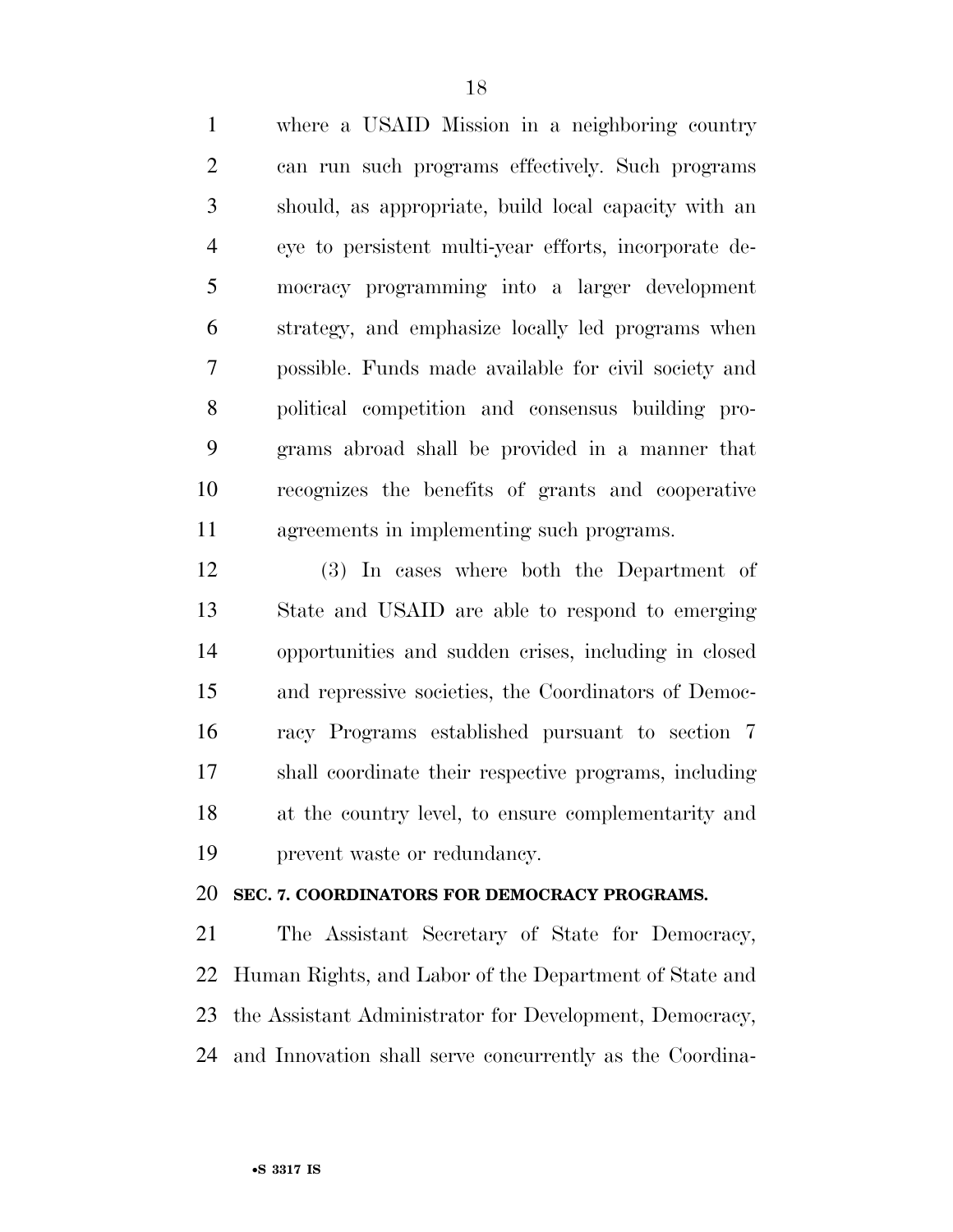(1) coordinate democracy policy and programs across relevant Federal agencies, at diplomatic facili- ties abroad, and with the NED regarding the safety, efficacy, and best practices of democracy programs abroad;

 (2) engage international partners, including for- eign governments, civil society, and democracy activ- ists, in addressing the advancement of democracy abroad; and

 (3) serve as the primary United States rep- resentatives at international fora on matters relating to democracy programs.

## **SEC. 8. AUTHORIZATION OF APPROPRIATIONS.**

 (a) DEMOCRACY PROGRAMS.—There are authorized to be appropriated for democracy programs in each of fis- cal years 2022, 2023, 2024, 2025, and 2026, to remain available until expended, \$3,000,000,000, including for new Presidential initiatives regarding democracy pro-motion abroad.

 (b) ADMINISTRATION OF DEPARTMENT OF STATE DEMOCRACY PROGRAMS.—Of the funds authorized to be appropriated by this section that are made available for the Bureau of Democracy, Human Rights, and Labor of